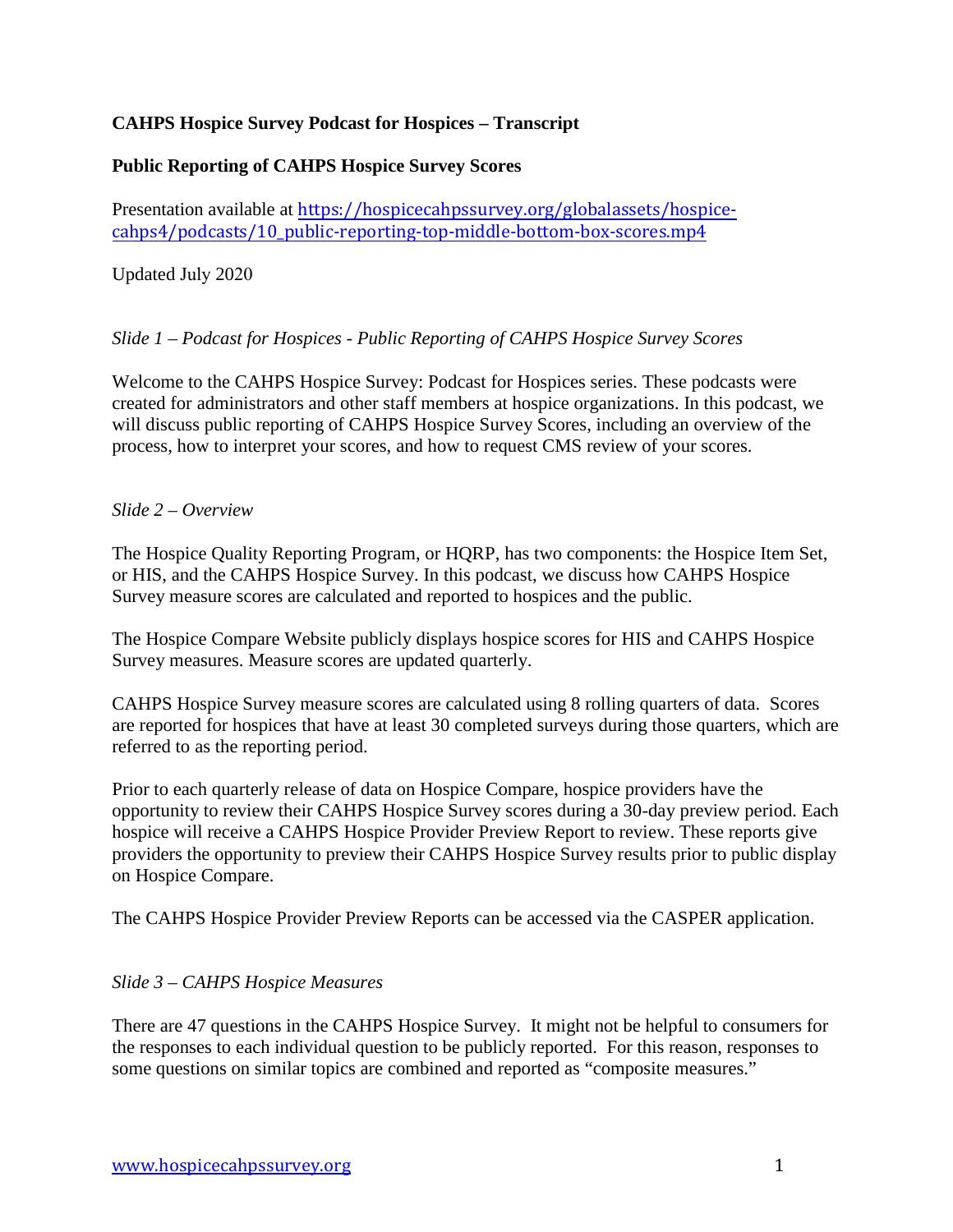Hospice Compare reports results for eight measures. There are six composite measures, which are comprised of multiple survey questions, and two single-item or global measures, which are the results of one survey question each.

The questions included in each measure can be found on the "scoring and analysis" tab on the CAHPS Hospice Survey website.

### *Slide 4 – CAHPS Hospice Measures*

The six composite, or multi-item measures are: Communication with family, Getting timely help, Treating patient with respect, Emotional and spiritual support, Help for pain and symptoms, and Training family to care for patient.

The two global, or single-item, measures are: Rating of this hospice and Willing to recommend this hospice.

# *Slide 5 – Data Adjustment*

Hospice ratings should be an indicator of the quality of the hospice, and any differences in ratings between hospices should only reflect differences in their quality. For this reason, before they are publicly reported, results are adjusted to level the playing field. That is, we adjust for factors that are not directly related to hospice performance.

We adjust for "case mix" and for "mode" of survey administration.

There is more information about data adjustment in the "Adjustments to Survey Data for Public Reporting" podcast.

### *Slide 6 – Scoring Overview*

The Hospice Compare website displays results of the CAHPS Hospice Survey under "Family Experience of Care."

After selecting a hospice or multiple hospices, the first table will display top-box scores. This is the percentage of respondents who selected the most positive response for each question in the measure.

The "View more details about the survey" link will lead you to a page with the top-, middle- and bottom-box scores for each measure. We'll talk about each of these scores next.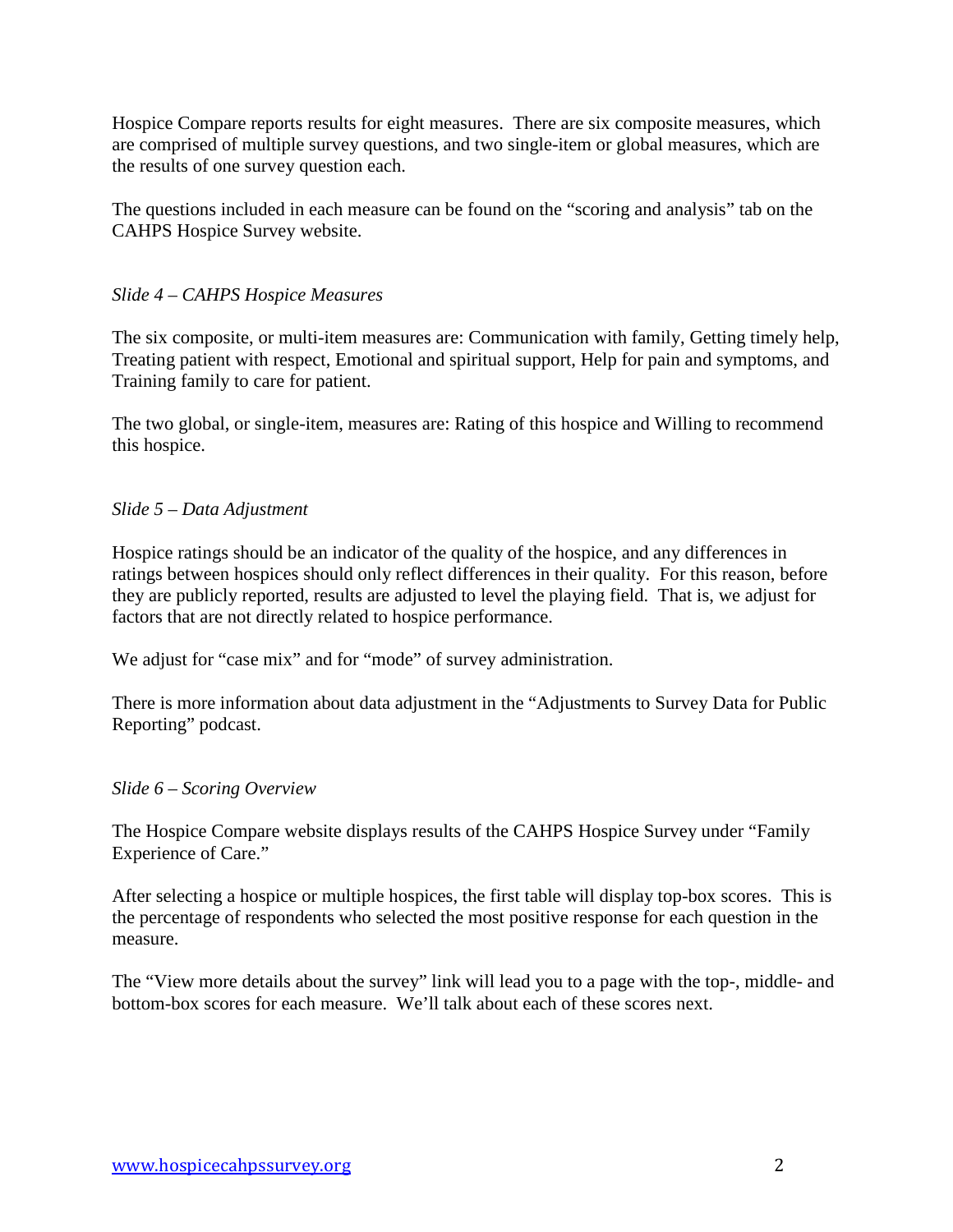#### *Slide 7 – Top-Box Scores*

The "Top-box" score is the the proportion of respondents who gave the most positive response or responses to the question.

For example, "Always" is generally the top-box response when a question's response options are Never, Sometimes, Usually, or Always.

"Yes, definitely" is the top-box response when the response options are Yes, definitely, Yes, somewhat, or No.

When the response options are Too little, Right amount, or Too much, "Right amount" is the top box response.

For the "Willingness to Recommend" measure, "Definitely yes" is the top-box response.

Finally, ratings of 9 or 10 on the "Rating of this hospice" measure are the top-box responses.

#### *Slide 8 – Top-Box Scores on the Provider Preview Report*

Here is an example of a provider preview report displaying top-, middle-, and bottom-box scores. The report displays the hospice's scores, alongside the U.S. National scores for each measure. The hospice's top-box scores for three measures are circled in red.

#### *Slide 9 – Middle-Box Scores*

The "Middle-box" score is the proportion of respondents who gave the intermediate response or responses to the question.

For example, "Usually" is generally the middle-box response when a question's response options are Never, Sometimes, Usually, or Always.

"Yes, somewhat" is the middle-box response when the response options are Yes, definitely, Yes, somewhat, or No.

For the "Willingness to Recommend" measure, "Probably yes" is the middle-box response.

For the "Rating of this hospice" measure, ratings of 7 or 8 are the middle-box responses.

Finally, there is no middle box score when the response options are Too little, Right amount, or Too much.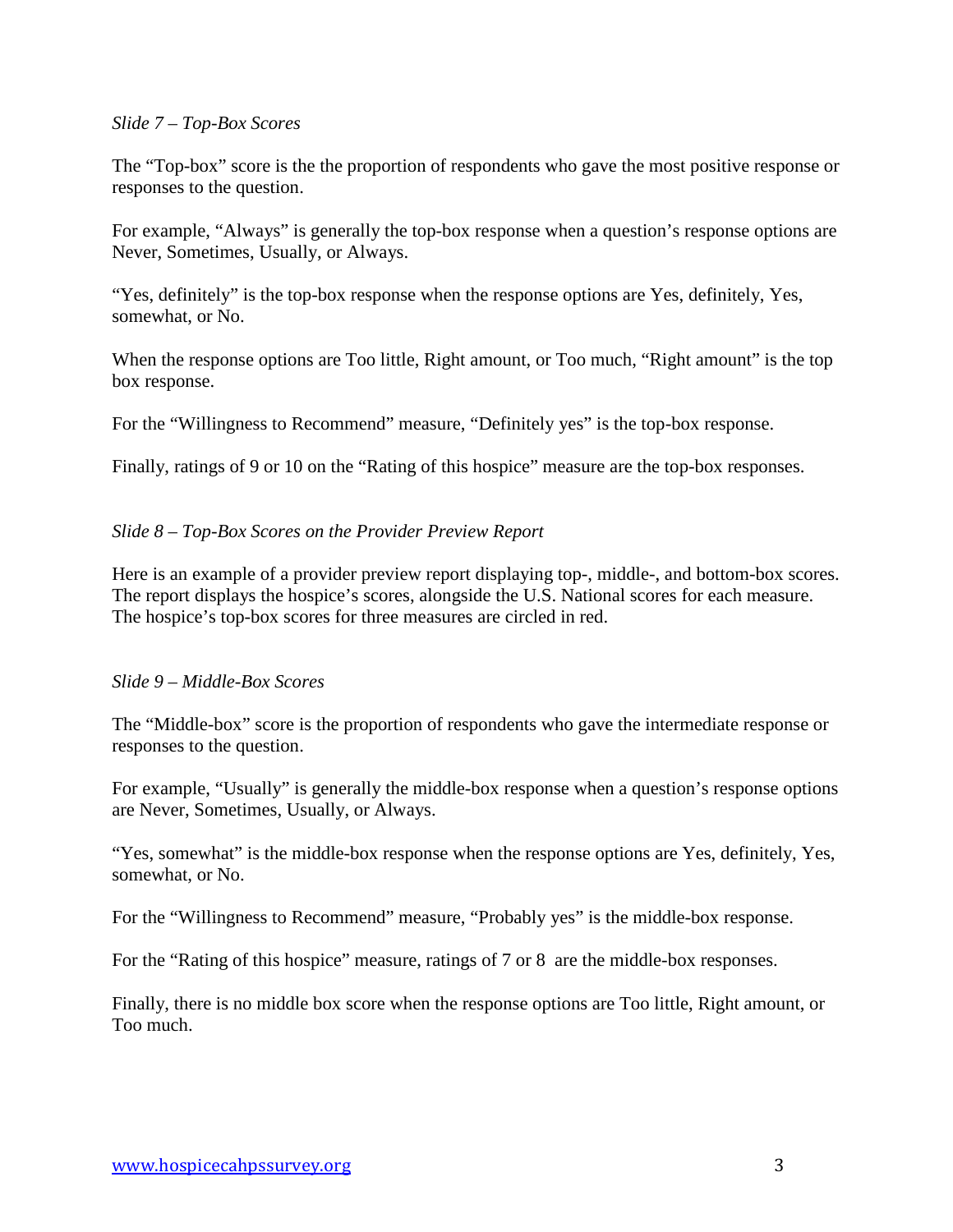### *Slide 10 – Middle-Box Scores on the Provider Preview Report*

In this example Provider Preview Report, the hospice's middle-box scores for three measures are circled in red.

### *Slide 11 – Bottom Box Scores*

The "Bottom-box" score is the proportion of respondents who gave the least positive response or responses:

For example, "Sometimes" or "Never" are generally the bottom-box response when a question's response options are Never, Sometimes, Usually, or Always.

"No" is the bottom-box response when the response options are Yes, definitely, Yes, somewhat, or No.

When the response options are Too little, Right amount, or Too much, "Too little" or "Too much" are the bottom-box responses.

For the "Willingness to Recommend" measure, "Probably no" and "Definitely no" are the bottom-box responses.

Finally, ratings of 6 or lower on the "Rating of this hospice" measure are the bottom-box responses.

#### *Slide 12 - Bottom-Box Scores on the Provider Preview Report*

In this example Provider Preview Report, the hospice's bottom-box scores for three measures are circled in red.

#### *Slide 13 – Special Situations*

There are two special situations that have slightly different rules.

First, the "Emotional and spiritual support" measure does not have a middle-box score; only topbox and bottom-box scores are reported.

Additionally, the scoring is reversed for the question that asks, "While your family member was in hospice care, how often did anyone from the hospice team give you confusing or contradictory information about your family member's condition or care?" For this question, "Never" is the top-box response and "Always" and "Usually" are the bottom-box responses.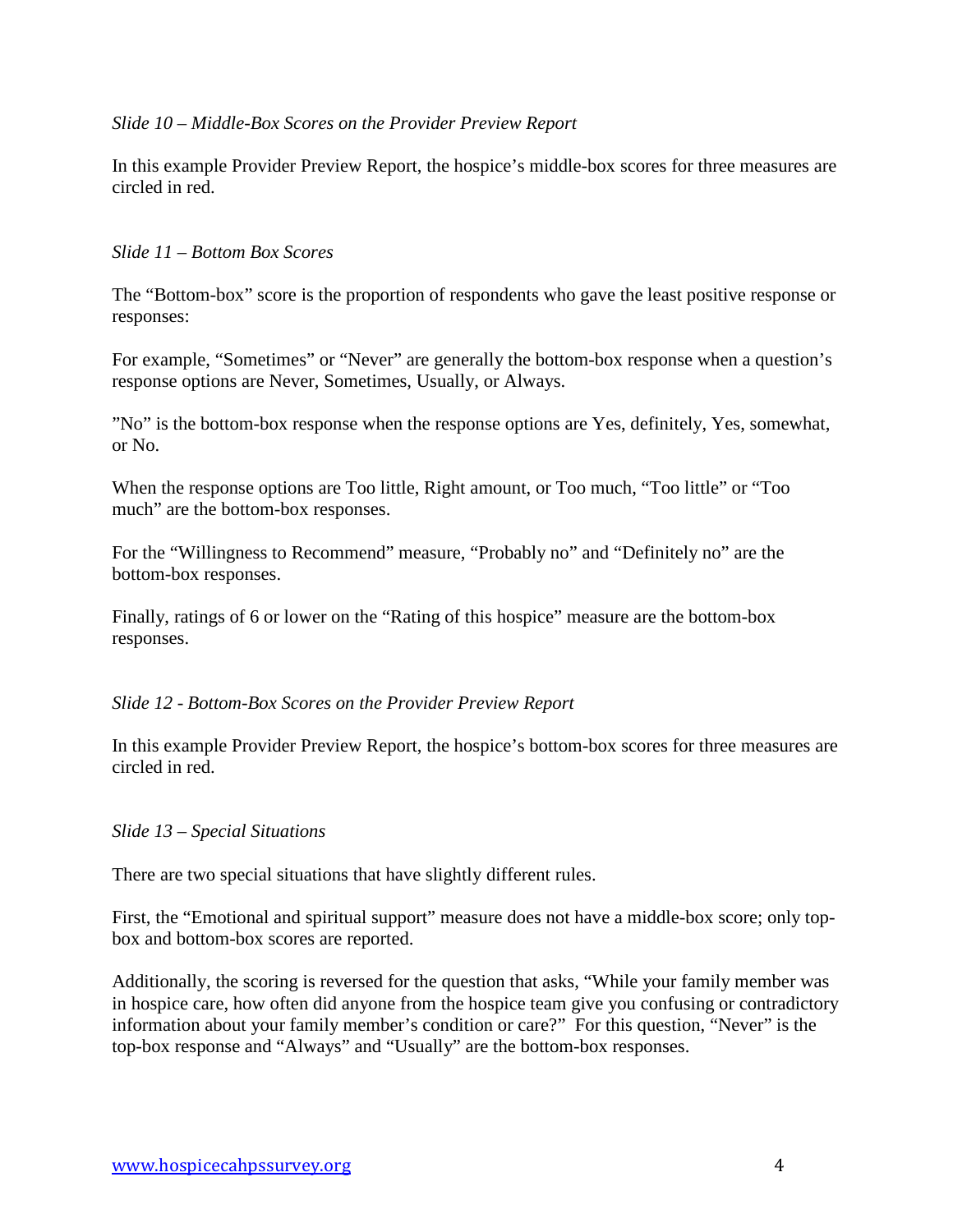#### *Slide 14 – Footnotes*

Some hospices have footnotes displayed with their measure scores on Hospice Compare. These footnotes are used to describe the reason a hospice does not have measure scores displayed, or any potential issues with the hospice's measure scores.

There are six footnotes used for CAHPS Hospice Survey scores, shown here.

•Footnote 6 indicates that the number of cases is too small to report. This footnote is applied if there are fewer than 30 completed surveys for the hospice for the reporting period, or there were fewer than 11 answers for the measure.

•Footnote 7 indicates that results are based on a shorter time period than required.

•Footnote 8 indicates that data were suppressed by CMS.

•Footnote 9 indicates that there were discrepancies in the data collection process, as reported by survey vendors to CMS. Hospices should direct any questions regarding discrepancies to their survey vendors.

•Footnote 10 indicates that none of the required data were submitted for this reporting period. •Finally, Footnote 11 indicates that results are not available for this reporting period. This footnote is applied when the hospice is too new or too small to be required to participate in the CAHPS Hospice Survey, or when no cases meet the criteria for a measure for the reporting period.

### *Slide 15 – Hospices with no publicly reported scores*

Some hospices may not have their scores publicly reported. There are various reasons this could occur; for example, the hospice could be too small or too new to be required to participate in the CAHPS Hospice Survey, or there may be fewer than 30 completed surveys for the hospice over the 8-quarter reporting period.

If a hospice's scores are not publicly reported, the provider preview report will display "Not available," along with a footnote that explains why.

### *Slide 16 – Requests for CMS Review*

Hospices have 30 days to preview their CAHPS Hospice Survey measure results beginning on the date the reports are made available by CMS. The Hospice Quality Reporting Program website displays key dates, including the Provider Preview period for each quarter.

If a hospice provider believes the data is inaccurate, the hospice may request CMS review of the data contained within the CAHPS Hospice Provider Preview Report. Please note that the scores presented in the Provider Preview Report are adjusted for case mix and mode, and are the official CAHPS Hospice Survey measure scores. This means they may not match scores provided by a survey vendor.